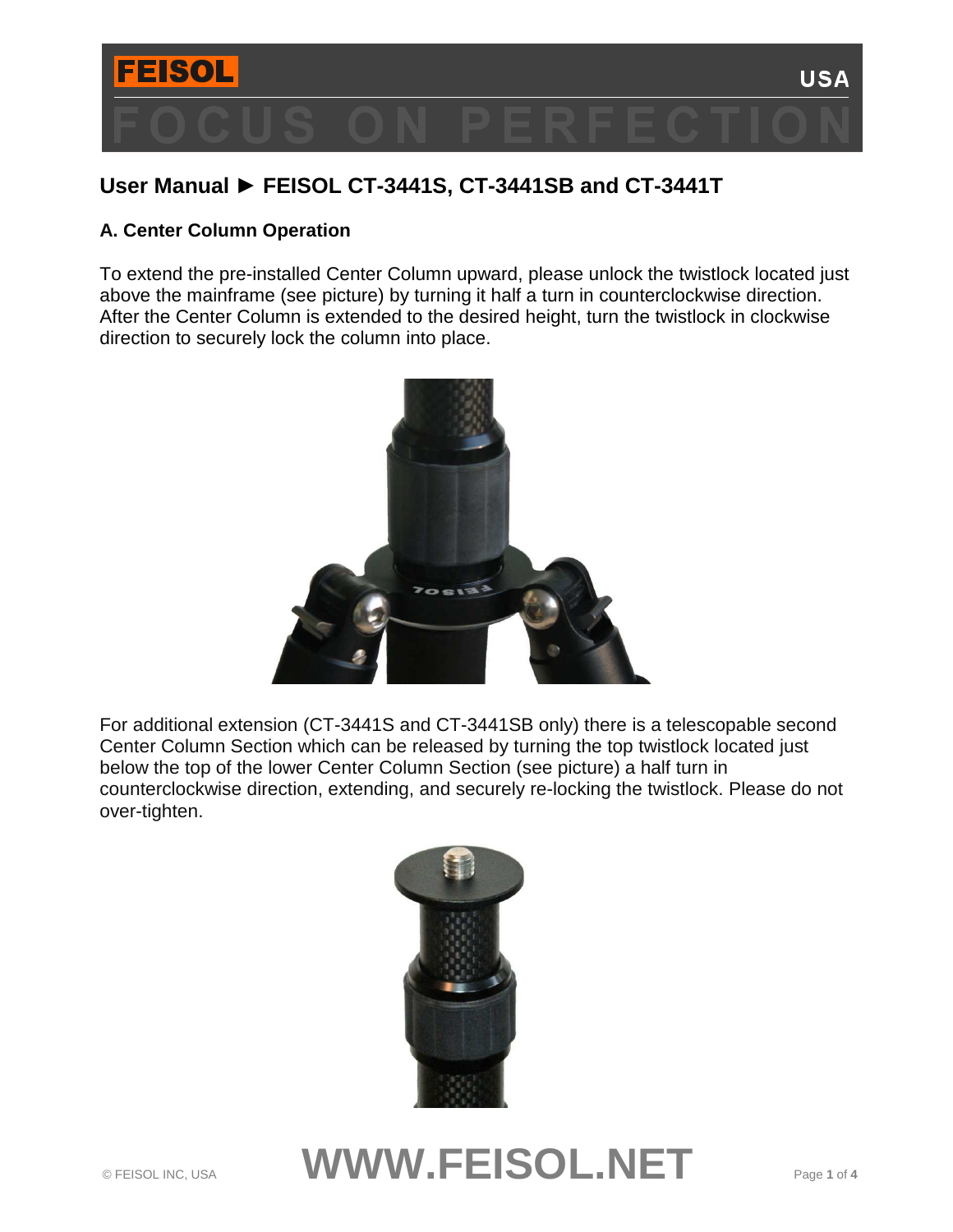

## **B. Leg Tension Adjustment**

Insert the two hexagonal wrenches (included) into the two screws at the base of the leg (see picture) and tighten or loosen them to the desired friction, by turning the wrenches in opposite directions.



## **C. Leg Extension**

In order to extend a leg section, turn the twist-lock approximately one half turn in counterclockwise direction. Note: If the twistlock is turned too far, the leg section may fall out and compression rings may become lost or damaged.

To firmly lock a leg section into place, turn the twist-lock approximately one half turn in clockwise direction. Please do not over-tighten.



© FEISOL INC, USA **WWW.FEISOL.NET** Page **2** of **<sup>4</sup>**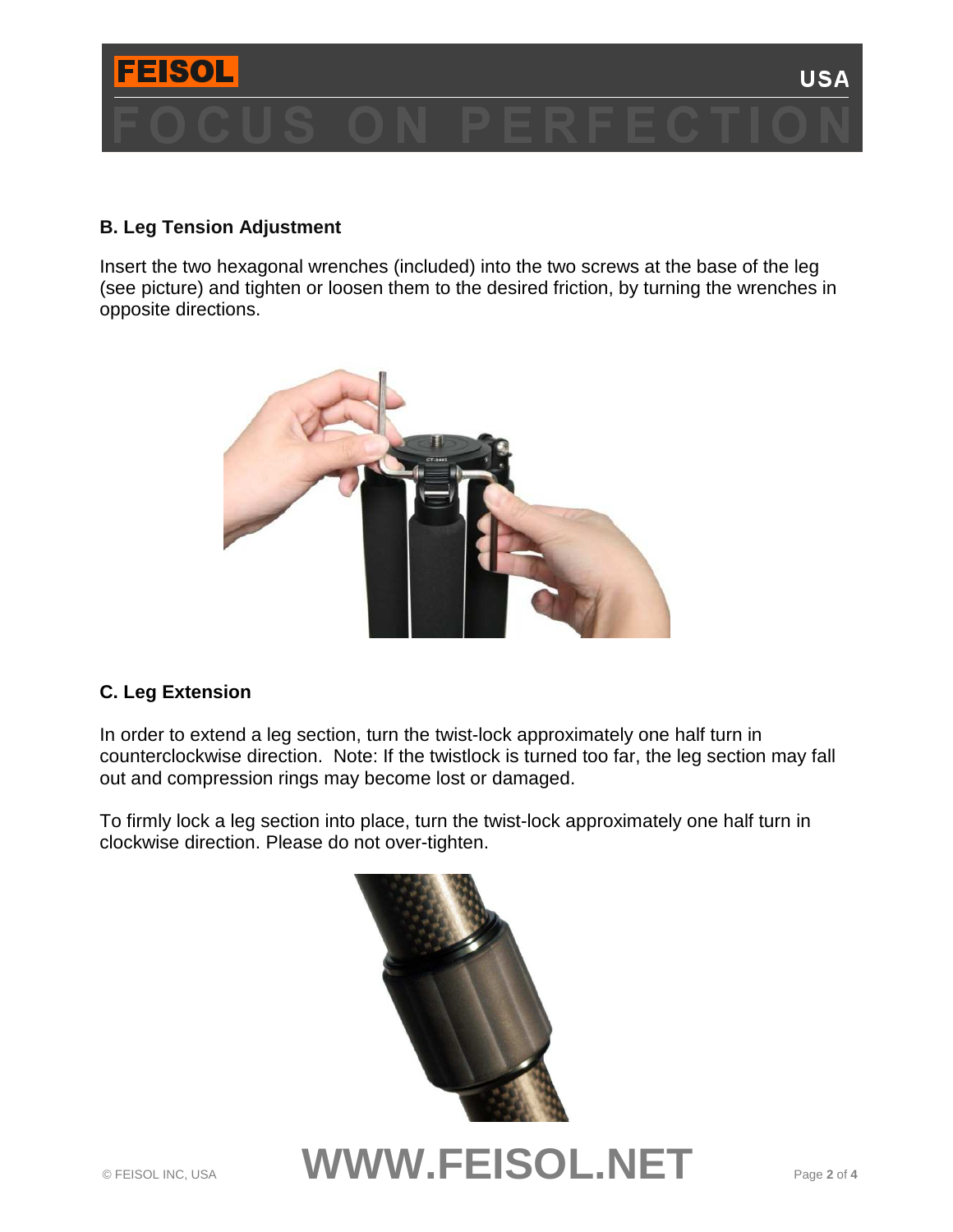

#### **D. Weight Hook Installation**

To increase tripod stability during windy conditions a Weight Hook is included, allowing for heavier objects (backpack, weight bags) to be attached to the tripod. The hook can be screwed onto the bottom plate of the pre-installed Center Column (see picture).



#### **E. Ball-Head (optional) Installation**

Making sure that the Center Column is securely locked, screw the Ball-Head onto the mounting screw by turning the Ball-Head clockwise (see picture). Please do not overtighten.

Note: CT-3441SB models have a Ball-Head pre-installed already.